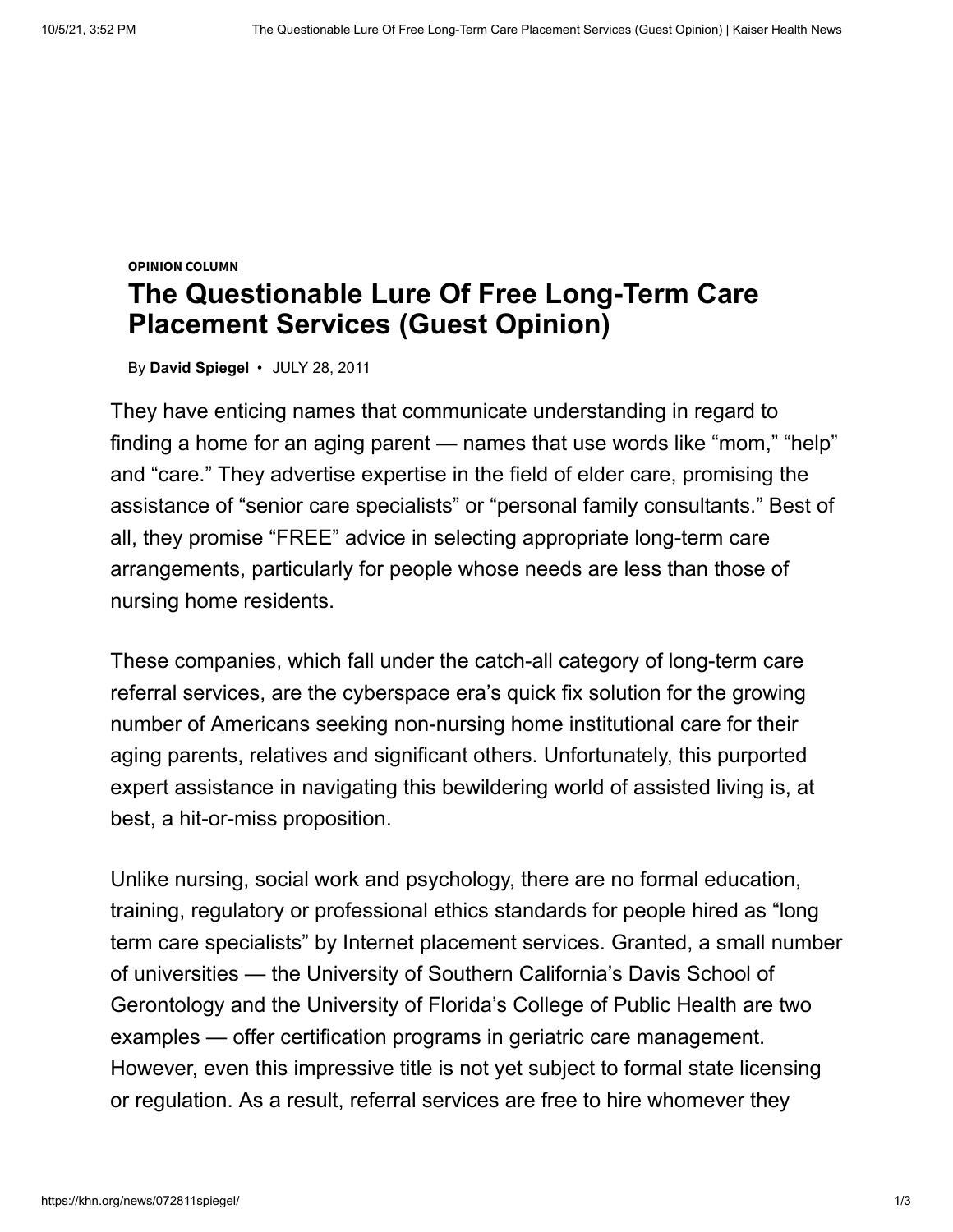choose, irrespective of training and prior job experience. The primary job requirement — to use industry lingo — may simply be the marketing skill of "putting a head in the bed."

Meanwhile, the services these Internet agencies provide may not be violating any laws, but their advice should be viewed with caution. Beyond the questionable expertise of the employees, their financial allegiances also can raise issues for consumers. For example, a company's assistance often may be free to the consumer, but the placement agency typically receives a handsome payment from assisted living facilities for each successful referral. This amount can be 50 percent or more of the resident's first monthly rent payment. According to the most recent MetLife Market Survey of Long-Term Care Costs, the 2010 national average monthly base rate for assisted living facilities was \$3,293. High-end facilities charged upwards \$6,000. Thus, the commission for a single referral to one of these facilities may be \$3,000 or more. Since the salary of placement service employees often consists of a percentage of the employer's compensation, there is an obvious incentive to steer consumers to the highest bidder. Or, at the very least, to refer only to those facilities with which the placement service has reimbursement contracts.

Because it is unlikely that the free placement agency's employees will be a nurse or social worker — a professional who has ethical and regulatory strictures requiring the disclosure of third party fees — they will be under no obligation to reveal this fee structure. Some placement services do in fact disclose in their Internet advertising how they are paid. However, a casual Web search shows that many do not, preferring instead to use the word "free" as a lure.

The alternative to free referral services is to hire a brick-and-mortar geriatric care management agency. These agencies typically employ licensed professionals with training in geriatric issues who typically meet with both the prospective resident and his or her caregivers as part of a comprehensive multi-hour evaluation process. A listing of these agencies, arranged by region, agency name or zip code, can be found on the website of the National Association of Professional Geriatric Care Managers.